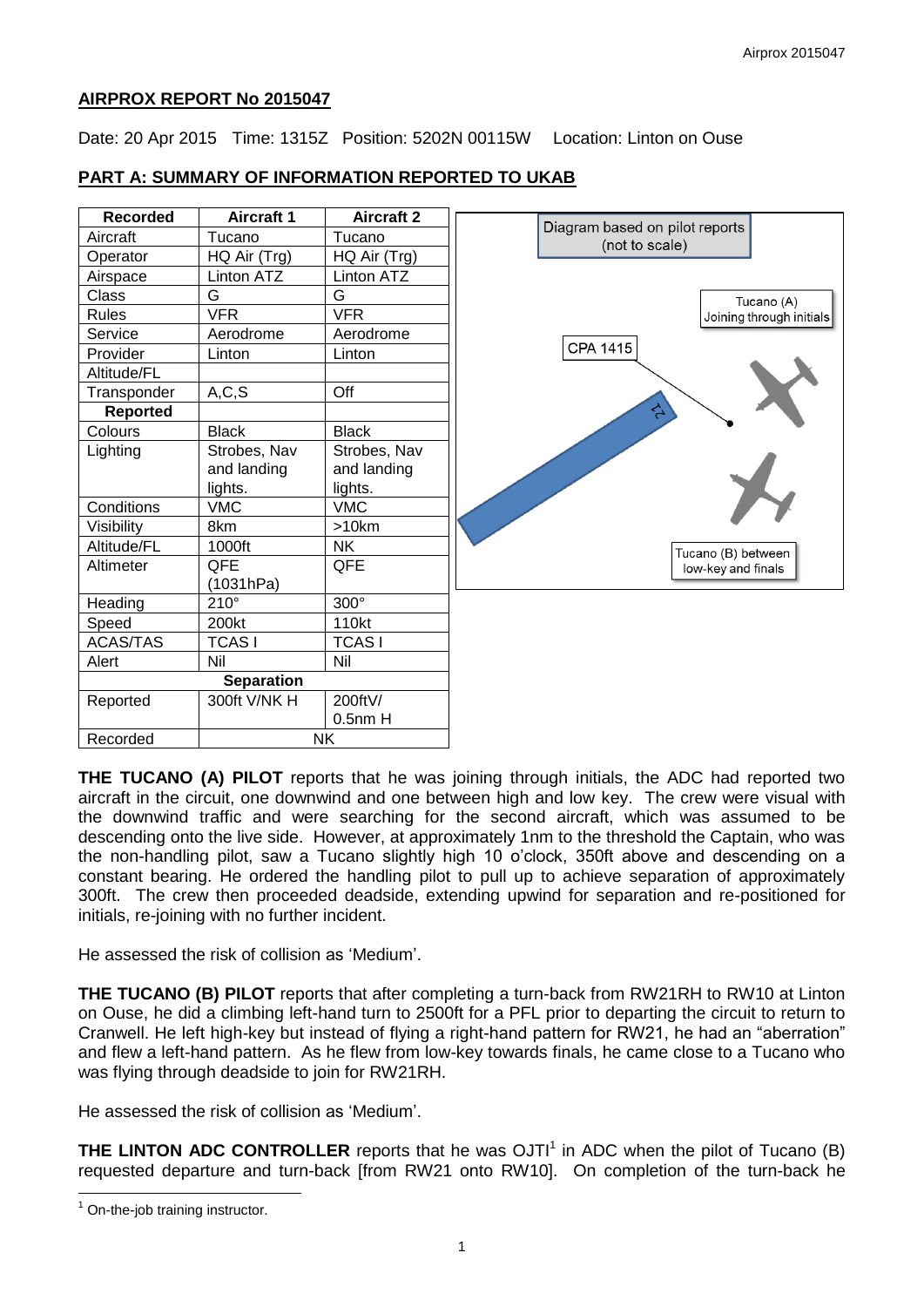repositioned for a PFL to RW21RH and requested to climb to high-key, which was approved. Whilst he was climbing, a [non-Airprox] Tucano called for join and was given standard joining instructions. Tucano (B) called high-key and was given the surface wind, the Tucano (A) pilot called initials and was passed the circuit state of one between high and low-key. Due to the roof of the tower it is not possible to see high-key on RW21RH. Tucano (B) pilot subsequently called finals gear down, but neither the instructor, nor the UT controller could see the aircraft. They asked his position and were informed that he was deadside at 1000ft. At this point they realised that he was in the way of any joining traffic and they could see him descending steeply at 400-500ft heading to the runway threshold. The UT controller was unsure whether to issue a clearance or not, but the instructor told him to issue the clearance and get the aircraft out of the way of other circuit traffic. Tucano (A) then called again at initials to re-join at 1500ft. On climb-out Tucano (B) said he believed there had been an Airprox between himself and the joining Tucano and he believed that he was at fault.

He perceived the severity of the incident as 'High'.

**THE LINTON SUPERVISOR** reports that the Unit workload was low and the controller workload medium-low. He did not witness the event as he was in the ACR, but was informed about it soon afterwards.

#### **Factual Background**

The weather at Linton was recorded as:

METAR EGXU 201250Z 17004KT 9999 FEW025 SCT200 12/05 Q1033 BLU NOSIG

#### **Analysis and Investigation**

#### **Military ATM**

The Airprox occurred between a station-based Tucano (A) and a visiting Tucano (B) both under an Aerodrome Control Service with the Linton Aerodrome Controller. The radar replay was not able to capture Tucano (B) who was believed to be non-squawking in the visual circuit. The diagram below shows the Occurrence Safety Investigation (OSI) interpretation of events.

Tucano (A) was on a training conversion flight in VMC with 8000m visibility in haze. Following the initials call, Tower confirmed that there were 2 aircraft in the visual circuit, 1 downwind and 1 between high and low key. The crew were visual with the downwind traffic and searching for the other track, which was assumed to be descending onto the live side. At approximately 1nm to the threshold, the aircraft captain (nonhandling) saw a Tucano slightly high in the 10 o'clock position, descending on a constant bearing. The captain ordered the handling pilot to pull-up to achieve separation of approximately 300ft. The perceived severity and risk of collision was 'medium'. The aircraft appeared from the 10 o'clock position but the pilot had been looking up to the right.



Tucano (B) had been completing a climbing left-hand turn to 2500ft to conduct a PFL prior to departing back to Cranwell. The pilot left high-key and flew a left-hand pattern instead of a righthand pattern. As Tucano (B) flew from low-key to finals, he came close to Tucano (A) who was flying through deadside. The perceived severity and risk of collision was 'medium'. The first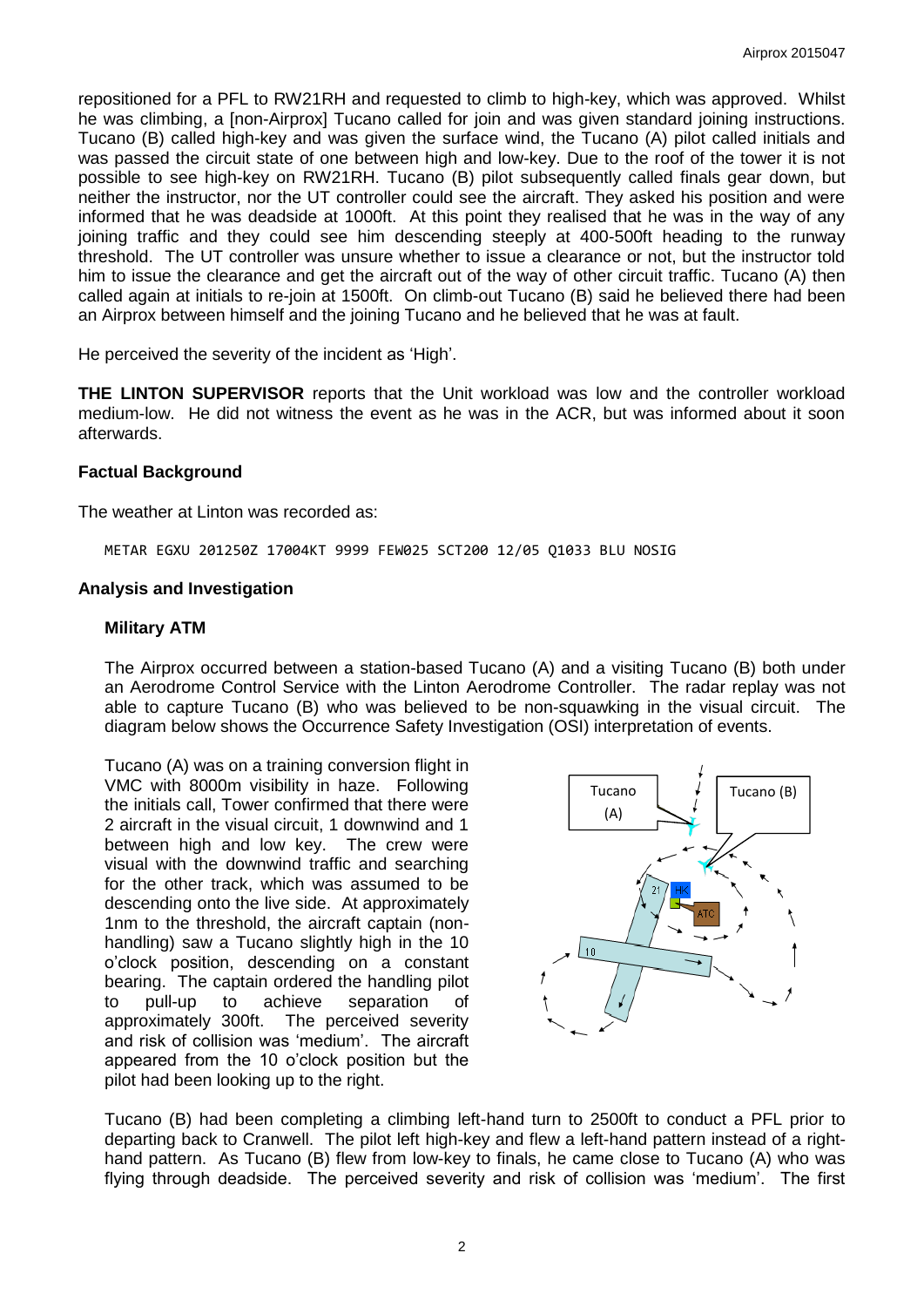sighting was at 0.5nm and the minimum separation was 0.5nm and 200ft. The PFL was flown the wrong way around the circuit pattern.

The Linton Aerodrome Controller OJTI recalled Tucano (B) positioning for a PFL for high-key. Tucano (A) joined and was given standard join instructions; Tucano (B) called high-key for a touch-and-go. Due to the roof in the Visual Control Room, it is not possible to see the position of high-key and it was assumed that the next call would be low-key finals on the liveside. When Tucano (B) called 'finals gear down', the OJTI, trainee and Ground Controller could not view the aircraft and asked for a position report. Tucano (B) pilot reported deadside at 1000ft; the controllers became visual with him but the trainee was unsure of providing a clearance. The OJTI intervened to provide a clearance to 'touch and go' to get Tucano (B) out of the way of other circuit traffic. Tucano (B) informed Tower of the Airprox and the controller confirmed that it appeared that the pilot had taken a left hand circuit instead of the expected right hand orbit. The perceived severity was 'high'; workload was 'medium-to-low'.

Linton were using runway 21RH (right hand circuits); the high-key point for Tucanos is at 2500ft QFE and the normal circuit height is 1000ft QFE. Portions of the tape transcript are below:

| To                            | From                      | <b>Speech</b>                                                             | <b>Time</b> |
|-------------------------------|---------------------------|---------------------------------------------------------------------------|-------------|
| <b>ADC</b>                    | Non-<br>Airprox<br>Tucano | Linton Tower (Non-Airprox Tucano) request join<br>from Topcliffe.         | 1308:06     |
| Non-<br>Airprox<br>Tucano     | <b>ADC</b>                | [Non-Airprox Tucano c/s] Join Rwy 21RH QFE 1030<br>one in.                | 1308:13     |
| <b>ADC</b>                    | Tucano<br>B               | [Tucano B c/s] High Key touch and go.                                     | 1308:47     |
| Tucano B                      | <b>ADC</b>                | [Tucano B c/s] S/W 100/04.                                                | 1308:56     |
| <b>ADC</b>                    | Tucano<br>A               | Tower, [Tucano A c/s] join.                                               | 1309:40     |
| <b>ADC</b>                    | Tucano<br>Α               | [Tucano A c/s] {lnaudible} join.                                          | 1309:41     |
| Non-<br>Airprox<br>Tucano     | <b>ADC</b>                | [Non-Airprox Tucano c/s] one between high key and<br>low key S/W 130/04.  | 1309:44     |
| Tucano A                      | <b>ADC</b>                | [Tucano A c/s] Linton Tower join RW21RH QFE<br>1030 two in.               | 1309:50     |
| <b>ADC</b>                    | Tucano<br>A               | Join 1030 [Tucano A c/s].                                                 | 1309:58     |
| <b>ADC</b>                    | Tucano<br>В               | [Tucano B c/s] finals gear down.                                          | 1310:01     |
| <b>ADC OJTI</b><br>(live mic) | <b>ADC</b>                | "Where is he?"                                                            | 1310:04     |
| <b>ADC OJTI</b><br>(live mic) | <b>ADC</b>                | Shall I request position?                                                 | 1310:08     |
| Tucano B                      | <b>ADC</b>                | [Tucano B c/s] request position.                                          | 1310:10     |
| <b>ADC</b>                    | Tucano<br>В               | [Tucano B c/s] dead side 1000ft.                                          | 1310:13     |
| <b>ADC OJTI</b><br>(live mic) | <b>ADC</b>                | Can I call a clearance there?                                             | 1310:15     |
| Tucano B                      | <b>ADC</b><br><b>OJTI</b> | [Tucano B c/s] Cleared touch and go.                                      | 1310:17     |
| <b>ADC</b>                    | Tucano<br>A               | [Tucano A c/s] is 1500ft initials with another aircraft<br>coming towards | 1310:24     |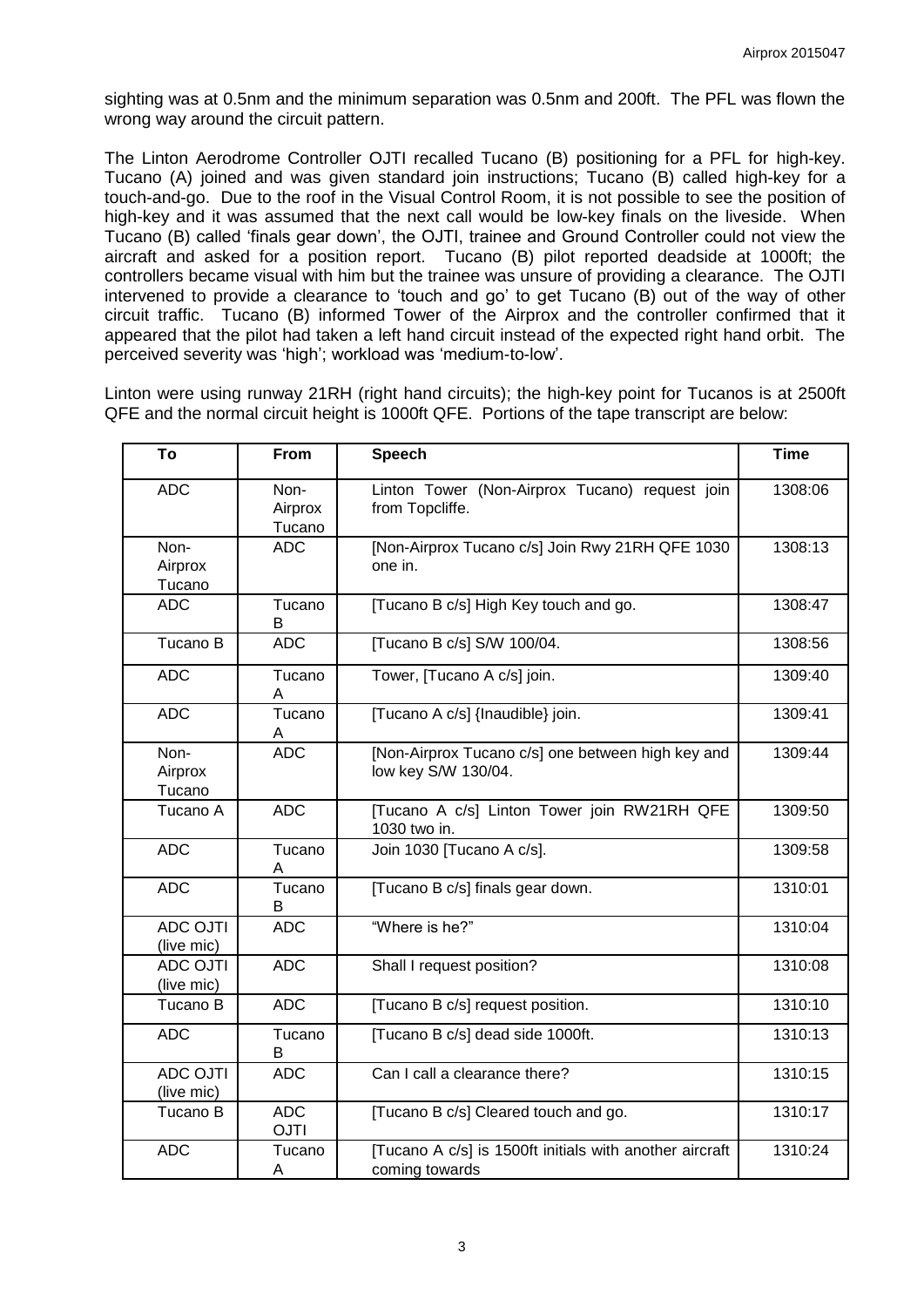At 1308:06, a non-Airprox Tucano called for a join at a range of approximately 10nm and Tower responded with "*one in*". At 1308:47, Tucano (B) called, "*High-key touch and go*". Tucano (A) called for a join at 1309:40 and immediately called again at 1309:41. Tower responded to the non-Airprox Tucano with, "*one between High Key and Low Key*." Tower then cleared Tucano (A) to join with 'two in' (Tucano (B) and Non-Airprox Tucano).

At 1310:01, Tucano (B) transmitted, "*finals gear down*." At 1310:10, Tower transmitted, "[Tucano (B) c/s] *request position*?" At 1310:13, Tucano (B) pilot replied with,"*deadside 1000ft*." Tower cleared Tucano (B) to touch and go following a conversation between the ADC OJTI and trainee.

At 1310:24, Tucano (A) declared, "[Tucano (A) c/s] *is 1500ft Initials with another aircraft coming towards*." The CPA was not captured on radar replay as Tucano (B) was non-squawking; however, between 1310:23 and 1310:27, Tucano (A) climbed rapidly 300ft.

The unit investigation highlighted a number of contributory factors. The Tucano (B) pilot, focussed on flying the PFL, was unaware that he had turned left-hand onto deadside into confliction with joining traffic; a right-hand SOP turn would have taken the Tucano onto liveside. The high-key point is not visible from ATC and the controllers were not aware of the Tucano (B) positioning. As Tucano (A) was flying through deadside, the crew were looking to the right of their cockpit to view Tucano (B) on the liveside of the airfield; when in fact Tucano (B) was descending onto deadside. The poor visibility provides context to the late sighting by Tucano (A).

Tucano (A) may have called to join the visual circuit later than expected as the join and probable Initials call were within 1 second of each other. Tucano(A) was informed of 'two in' and, at the Initials call, the pilot of Tucano(A) called a confliction and was seen to climb 300ft on radar replay. An initial at Linton is at 3nm from touchdown and, had "Initials" been called at this point, there should not have been a confliction with circuit traffic and a detailed breakdown of traffic position would have been passed by the ADC. Upon the finals call from Tucano (B), the OJTI and trainee can be heard searching for the traffic and then requesting a position report. From the transcript, the OJTI was coaching the trainee and assisting with requests for information. Tucano (B) pilot confirmed that he was deadside and when the controllers became visual, the trainee was unsure of the non-standard position and the OJTI intervened to provide Tucano (B) with a clearance to 'touch and go'. Tucano (A) then confirmed extending upwind.

The normal barriers to an Airprox would be Traffic Information, ACAS, lookout and deconfliction procedures. TCAS was inhibited for Tucano (B), as per SOP when the undercarriage was down, and Tucano (B) was not squawking. The information was passed by ATC with the number in the circuit, but the probable late Initials call from Tucano (A) reduced the chance to have a more indepth position report. That said, Tucano (B) had not followed the SOP PFL circuit direction and ATC were unsure of its position until deadside at 1000ft. The normal procedure should have deconflicted the Tucanos. The Tucano (A) crew had a late sighting but this is because they were expecting Tucano (B) to appear to the right and the hazy conditions did not assist lookout.

#### **UKAB Secretariat**

Both pilots shared an equal responsibility for collision avoidance and not to operate in such proximity to other aircraft as to create a collision hazard<sup>2</sup>. An aircraft operated on or in the vicinity of an aerodrome shall: (a) observe other aerodrome traffic for the purpose of avoiding collision; (b) conform with or avoid the pattern of traffic formed by other aircraft in operation<sup>3</sup>.

 $\overline{\phantom{a}}$ 

 $2^{2}$  SERA.3205 Proximity.

<sup>3</sup> SERA.3225 Operation on and in the Vicinity of an Aerodrome.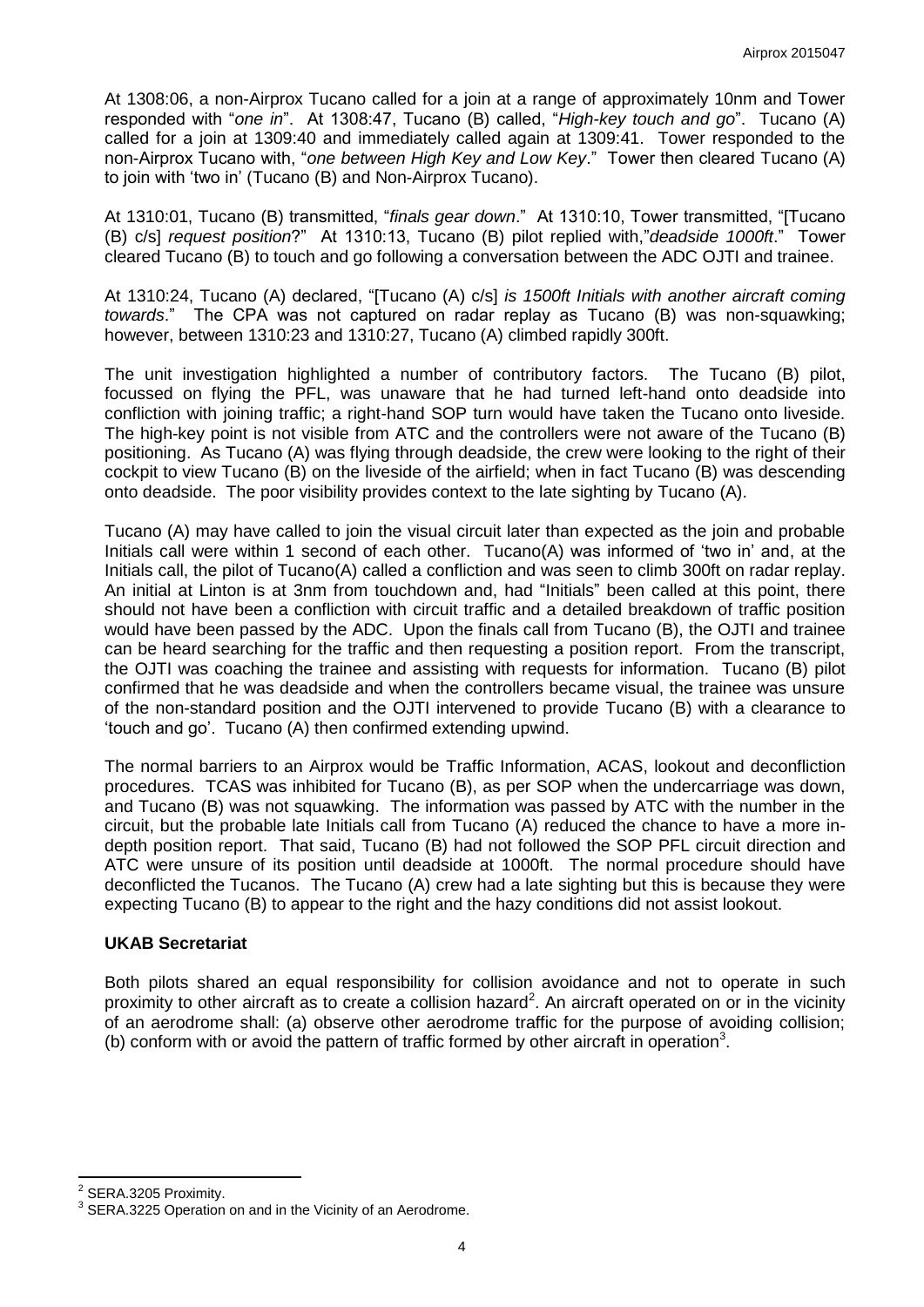## **Comments**

## **HQ Air Command**

This is a reminder to all to expect the unexpected and be prepared for the real life picture not to match the situational-awareness you have built in your mind. The late sighting and subsequent avoiding action was primarily due to look-out being channelled in the wrong direction. A very thorough Occurrence Safety Investigation (OSI) was conducted into this event which identified numerous contributory factors and several recommendations. The contributory factors identified included: the pilot of Tucano (B) positioned himself at high-key on the north side of the runway and then proceeded to conduct his PFL in the wrong direction, late 'join' and 'initials' calls by Tucano (A) generating confusion between ATC and pilots with respect to the location of aircraft, limited visibility from the ATC tower, and inhibited TCAS. Recommendations put forward included identifying the direction of a PFL (eg calling "high-key left") and installing equipment in the tower which would display ac call signs from Mode 'S' IFF which should help increase the SA of both controllers and pilots in the visual circuit.

### **Summary**

An Airprox was reported on 20<sup>th</sup> April 2015 at 1415 between two Tucano's in the visual circuit at Linton. Tucano (A) was joining through initials, whilst Tucano (B) was spiralling down from a PFL in the wrong direction and was passing 'low-key'. Linton ADC could not see Tucano (B), and were unaware that he had spiralled in the wrong direction; therefore, Traffic Information was not passed.

## **PART B: SUMMARY OF THE BOARD'S DISCUSSIONS**

Information available consisted of reports from the pilots of both aircraft, transcripts of the relevant RT frequencies, reports from the air traffic controllers involved and reports from the appropriate ATC and operating authorities.

The Board first considered the actions of the Tucano (B) pilot and noted, by his own admission, that he had had an "aberration" when he flew the left-hand PFL instead of the right-hand one. Having made the mistake, the Board noted also that the error could not be detected visually by ATC due to the roof of the VCR; even if he had positioned correctly in the right direction, it was evident that ATC could not see the high-key position at all. The Board discussed whether they could have asked the pilot earlier for an update on his position, and were heartened to hear that the Unit OSI had made the recommendation that, in future, pilots should call at high-key with their direction of turn – not only would this make it clear if an error had been made in the training environment, but it would also make clear the intentions of pilots who might not be able to comply with the published circuit direction under actual emergency conditions.

The Board also discussed whether the decision to clear Tucano (B) pilot for his touch-and–go from his non-standard position on the dead side introduced more risk into the circuit than from requesting that he go around from the approach. In the end, they agreed that the controllers were placed in a difficult position because sending the aircraft around wouldn't have removed it from the path of the joining traffic, and may have also introduced a conflict with the aircraft downwind; they therefore agreed that the clearance to continue was likely the best course of action.

Turning to the actions of the Tucano (A) pilot, the Board opined that his late initials call had meant that he hadn't received information on circuit traffic as early as he could have; therefore, he had less time to spot traffic as he joined. Notwithstanding, at the point where he would have called 'initials', ATC had not assimilated that Tucano(B) was flying in the wrong direction anyway, and so their traffic information may not have materially altered the Tucano(A) crew's situational awareness or cued their lookout towards it. The Board considered that it was understandable that the crew of Tucano(A) was looking in the 'wrong' direction for Tucano(B) given that they would have expected it to be on their right-hand side; they commended the rear-seat pilot for spotting Tucano(B) as it descended from the left, and agreed with HQ Air Command's comments that this was a timely reminder to all to retain a